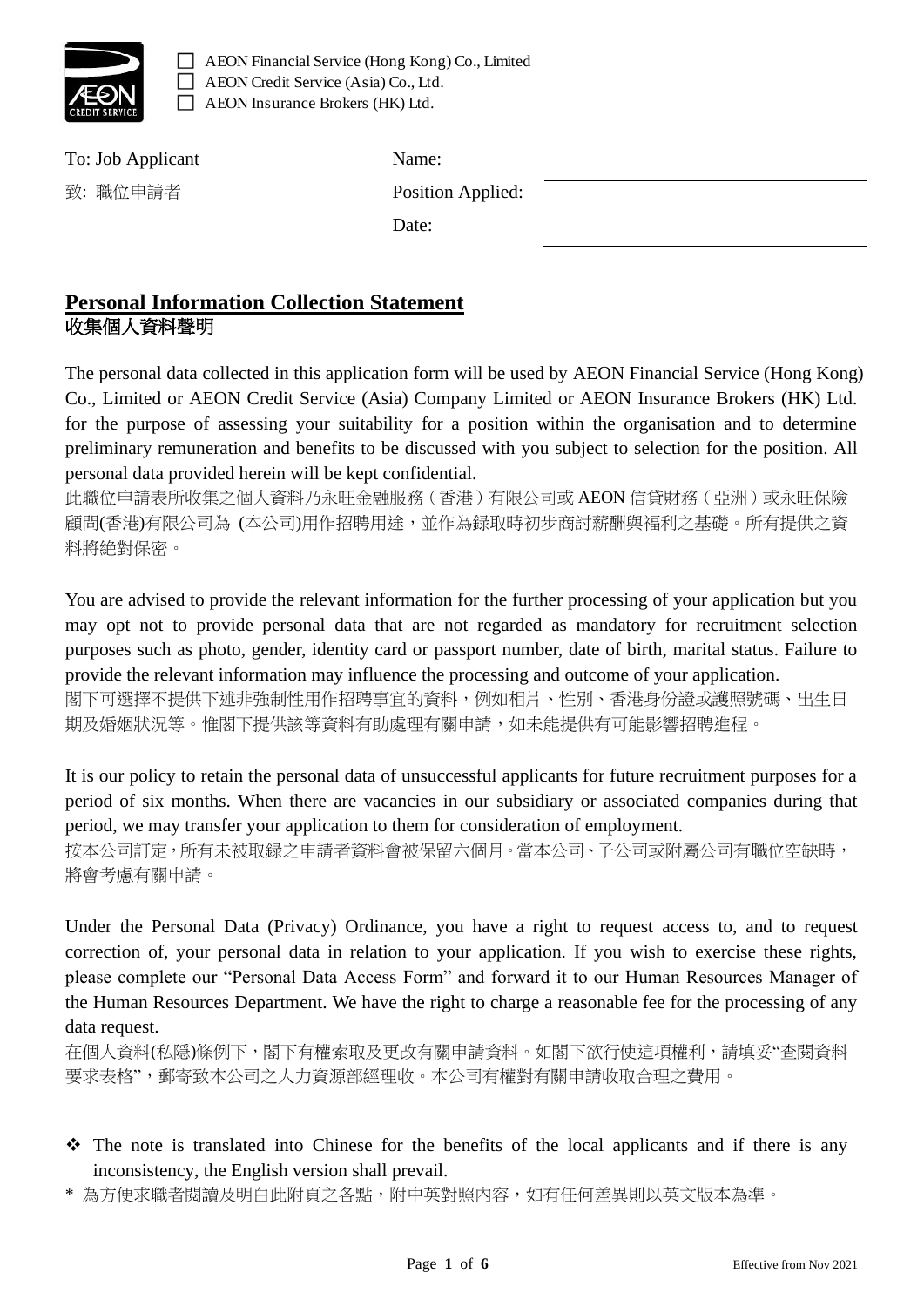

## **APPLICATION FOR EMPLOYMENT**  職位申請表

*POSITION APPLIED:* 申請職位 *SALARY EXPECTED:* 薪金要求 *AVAILABLE DATE:* 可到職日期

Photo

#### *PERSONAL PARTICULARS* 個人資料

| Name in Full (in block) Mr / Mrs / Ms<br>姓名(正楷書寫)<br>In English 英文<br>In Chinese 中文 | 先生/太太/小姐               | Alias:<br>別名                    |                             |
|-------------------------------------------------------------------------------------|------------------------|---------------------------------|-----------------------------|
| Sex:<br>性別                                                                          | Male / Female<br>男 / 女 | <b>Marital Status:</b><br> 婚姻狀況 | Single / Married<br>未婚 / 已婚 |
| <b>HKID/ Passport No.:</b><br>香港身份證/護照號碼                                            |                        | Date of Birth:<br>出生日期          |                             |
| Telephone: (Home)<br>住宅電話號碼                                                         |                        | <b>Mobile Phone:</b><br>手提電話號碼  |                             |
| Email Address:<br>電郵地址                                                              |                        |                                 |                             |
| Home Address:<br>住址                                                                 |                        |                                 |                             |

### *EDUCATION & QUALIFICATION* 學歷及其他資格

| Schools, Colleges, Universities, etc. Attended<br>曾就讀的中學、大專及大學名稱 |     |                                 | From<br>由 | To<br>至 | <b>Qualifications</b><br>獲取資格 |
|------------------------------------------------------------------|-----|---------------------------------|-----------|---------|-------------------------------|
|                                                                  |     |                                 |           |         |                               |
|                                                                  |     |                                 |           |         |                               |
|                                                                  |     |                                 |           |         |                               |
|                                                                  |     |                                 |           |         |                               |
| Others (Please state): 其他 (請詳述)                                  |     |                                 |           |         |                               |
|                                                                  |     |                                 |           |         |                               |
| Computer Knowledge: 電腦知識                                         |     |                                 |           |         |                               |
|                                                                  |     |                                 |           |         |                               |
| Typing:<br>打字                                                    | wpm | <b>Driving License:</b><br>駕駛執照 |           |         |                               |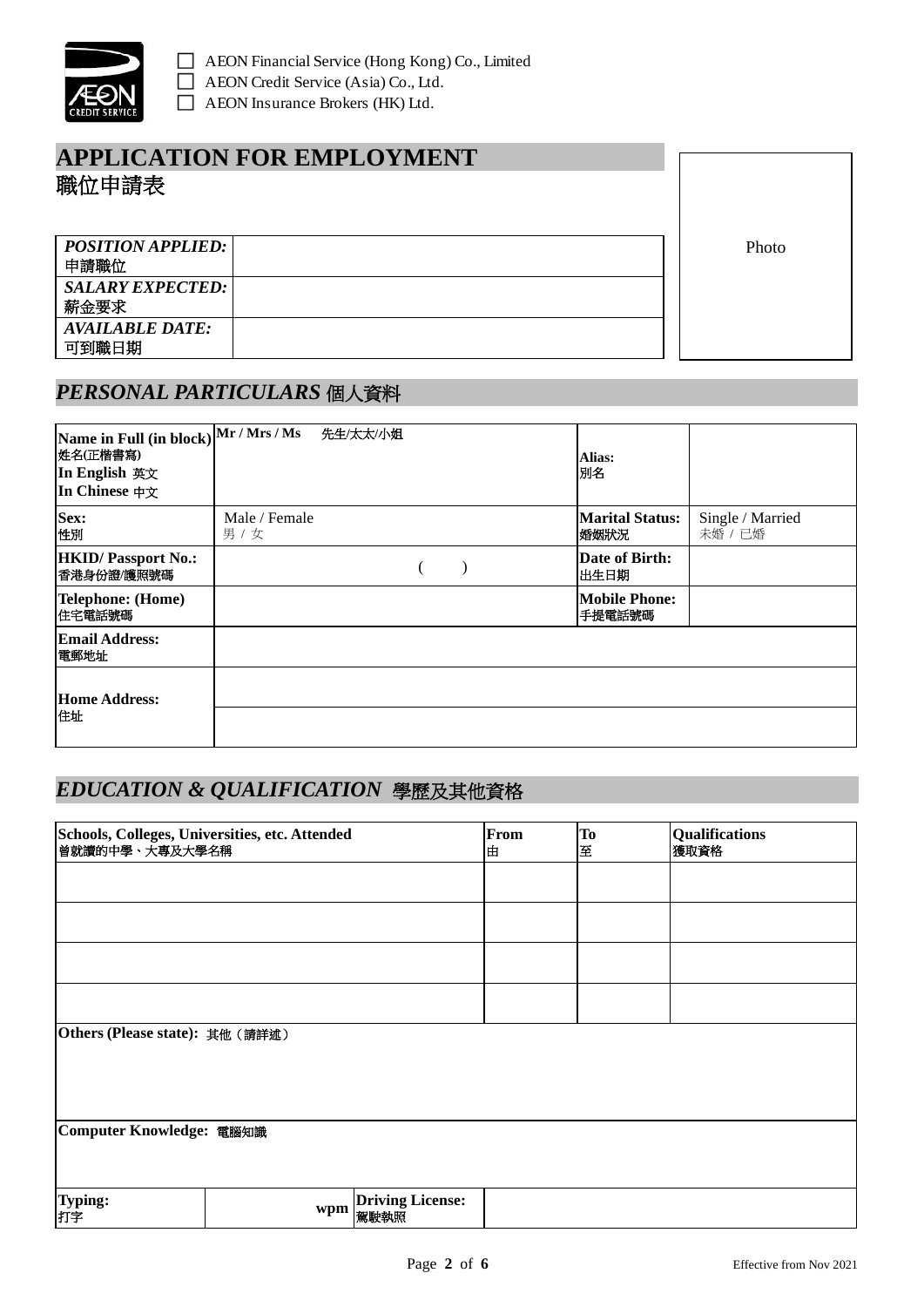

### *LANGUAGE SKILLS* 語言能力

| (Please put a tick in the appropriate box. 請於適當位置填上 $\vee$ 號) |            |            |            |            |            |            |            |            |            |
|---------------------------------------------------------------|------------|------------|------------|------------|------------|------------|------------|------------|------------|
|                                                               |            | Spoken 會話  |            | Read 閱讀    |            | Written 寫作 |            |            |            |
| Language 語言                                                   | Good<br>良好 | Fair<br>一般 | Poor<br>略懂 | Good<br>良好 | Fair<br>一般 | Poor<br>略懂 | Good<br>良好 | Fair<br>一般 | Poor<br>略懂 |
| English 英語                                                    |            |            |            |            |            |            |            |            |            |
| <b>Cantonese 粵語</b>                                           |            |            |            |            |            |            |            |            |            |
| <b>Putonghua</b> 國語                                           |            |            |            |            |            |            |            |            |            |
| Japanese 日語 / Other 其他:                                       |            |            |            |            |            |            |            |            |            |
|                                                               |            |            |            |            |            |            |            |            |            |

### *EMPLOYMENT HISTORY* 任職紀錄

| (Please provide details in descending chronological order. 請按時間順序並先填寫最近期的工作) |                                                                                                                   |                                                                                   |
|------------------------------------------------------------------------------|-------------------------------------------------------------------------------------------------------------------|-----------------------------------------------------------------------------------|
| Name of Employer 公司名稱                                                        | <b>Employment Date</b><br>受僱日期                                                                                    | Salary 薪金                                                                         |
|                                                                              | From $\pm$ :                                                                                                      | Start 最初:                                                                         |
|                                                                              | To $\Xi$ :                                                                                                        | <b>Final 最後:</b>                                                                  |
| Reasons for Leaving (be specific): 離職原因(請詳述)                                 | Your Last Job Title 職位:                                                                                           |                                                                                   |
| Job Duties/Promotions/Achievements: 職責/晉升/成果                                 | Benefit 福利:<br><b>Days of Annual leave</b><br><b>Medical Insurance</b><br><b>Guaranteed Double pay</b><br>Others: | <b>Dental Insurance</b><br><b>Discretionary Bonus</b><br><b>Housing Allowance</b> |

| Name of Employer 公司名稱                        | <b>Employment Date</b><br>受僱日期                                                                                    | Salary 薪金                                                                    |
|----------------------------------------------|-------------------------------------------------------------------------------------------------------------------|------------------------------------------------------------------------------|
|                                              | From $\#$ :                                                                                                       | Start 最初:                                                                    |
|                                              | $To \equiv$ :                                                                                                     | <b>Final 最後:</b>                                                             |
| Reasons for Leaving (be specific): 離職原因(請詳述) | Your Last Job Title 職位:                                                                                           |                                                                              |
| Job Duties/Promotions/Achievements: 職責/晉升/成果 | <b>Benefit 福利:</b><br>Days of Annual leave<br><b>Medical Insurance</b><br><b>Guaranteed Double pay</b><br>Others: | <b>Dental Insurance</b><br>□ Discretionary Bonus<br><b>Housing Allowance</b> |

| Name of Employer 公司名稱                        | <b>Employment Date</b><br>受僱日期<br>From $\#$ :<br>$To \equiv$ :                                                           | Salary 薪金<br>Start 最初:<br><b>Final 最後:</b>                                        |
|----------------------------------------------|--------------------------------------------------------------------------------------------------------------------------|-----------------------------------------------------------------------------------|
| Reasons for Leaving (be specific): 離職原因(請詳述) | Your Last Job Title 職位:                                                                                                  |                                                                                   |
| Job Duties/Promotions/Achievements: 職責/晉升/成果 | <b>Benefit 福利:</b><br><b>Days of Annual leave</b><br><b>Medical Insurance</b><br><b>Guaranteed Double pay</b><br>Others: | <b>Dental Insurance</b><br><b>Discretionary Bonus</b><br><b>Housing Allowance</b> |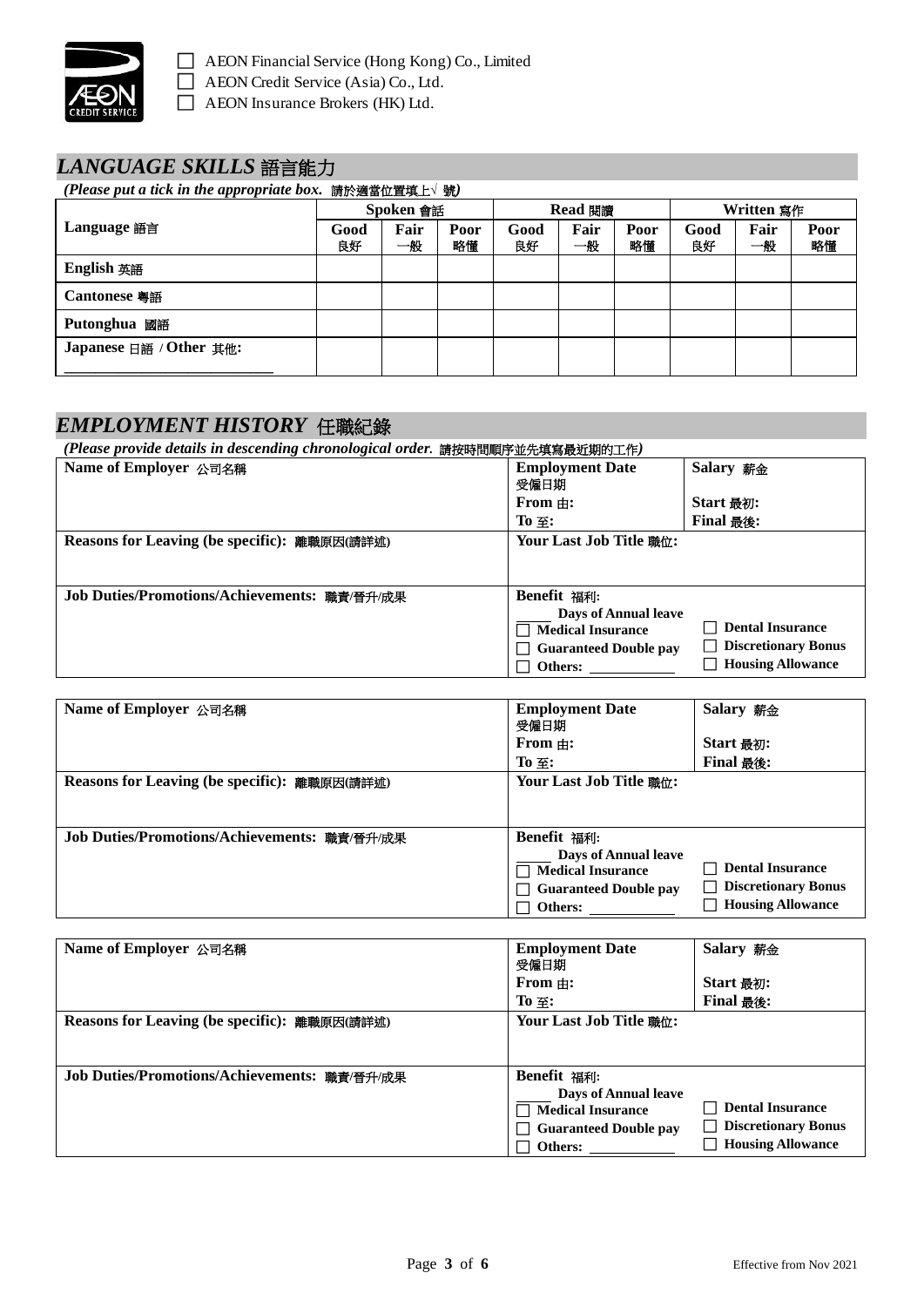

| Name of Employer 公司名稱                        | <b>Employment Date</b><br>受僱日期<br>From $\pm$ :<br>To $\Xi$ :                                                             | Salary 薪金<br>Start 最初:<br><b>Final 最後:</b>                                                        |
|----------------------------------------------|--------------------------------------------------------------------------------------------------------------------------|---------------------------------------------------------------------------------------------------|
| Reasons for Leaving (be specific): 離職原因(請詳述) | Your Last Job Title 職位:                                                                                                  |                                                                                                   |
| Job Duties/Promotions/Achievements: 職責/晉升/成果 | <b>Benefit 福利:</b><br><b>Days of Annual leave</b><br><b>Medical Insurance</b><br><b>Guaranteed Double pay</b><br>Others: | <b>Dental Insurance</b><br><b>Discretionary Bonus</b><br>$\mathsf{L}$<br><b>Housing Allowance</b> |

| Name of Employer 公司名稱                        | <b>Employment Date</b><br>受僱日期                                                                                    | Salary 薪金                                                                                           |
|----------------------------------------------|-------------------------------------------------------------------------------------------------------------------|-----------------------------------------------------------------------------------------------------|
|                                              | From $\pm$ :                                                                                                      | Start 最初:                                                                                           |
|                                              | $To \equiv$ :                                                                                                     | <b>Final 最後:</b>                                                                                    |
| Reasons for Leaving (be specific): 離職原因(請詳述) | Your Last Job Title 職位:                                                                                           |                                                                                                     |
| Job Duties/Promotions/Achievements: 職責/晉升/成果 | Benefit 福利:<br><b>Days of Annual leave</b><br><b>Medical Insurance</b><br><b>Guaranteed Double pay</b><br>Others: | <b>Dental Insurance</b><br><b>Discretionary Bonus</b><br>$\blacksquare$<br><b>Housing Allowance</b> |

### *OTHER INFORMATION* 其他資料

| Hobbies & Interests:<br>啫好及興趣                                                          |                                                |                                                |                                                     |    |                                       |                        |
|----------------------------------------------------------------------------------------|------------------------------------------------|------------------------------------------------|-----------------------------------------------------|----|---------------------------------------|------------------------|
| Reason to choose this company:<br>選擇本公司原因                                              | $\mathsf{L}$<br>工作性質<br>$\blacksquare$<br>公司背景 | <b>Job Nature</b><br><b>Company Background</b> | Location<br>地點<br>$\Box$ Career Development<br>事業發展 |    | <b>Benefit</b><br>福利<br>$\Box$ Others | 其他: __________________ |
| Have you ever applied to this company before?<br>以往曾否向本公司申請任何職位?                       |                                                | Yes / No<br>有/沒有                               | 如有,申請日期為                                            |    |                                       |                        |
| Are you an ex-employee of this company?<br>Yes / No<br>以往曾否受聘於本公司?<br>如有,入職日期為<br>有/沒有 |                                                |                                                |                                                     |    |                                       |                        |
| Any relatives employed by this company?<br>有否親友任職於本公司?                                 |                                                | Yes / No<br>有 / 沒有                             |                                                     |    |                                       |                        |
| Name:<br>姓名                                                                            |                                                | <b>Position:</b><br>職位                         |                                                     | 關係 | <b>Relationship:</b>                  |                        |
| Name:<br>姓名                                                                            |                                                | <b>Position:</b><br>職位                         |                                                     | 關係 | <b>Relationship:</b>                  |                        |
| Please state the source from which you learn about the vacancy:<br>請詳述由何處得知本公司之職位空缺:   |                                                |                                                |                                                     |    |                                       |                        |
| Through friend/relative:<br>由親友介紹                                                      |                                                | From newspaper/website:<br>由報章/ 網頁             |                                                     |    | Other:<br>其他來源                        |                        |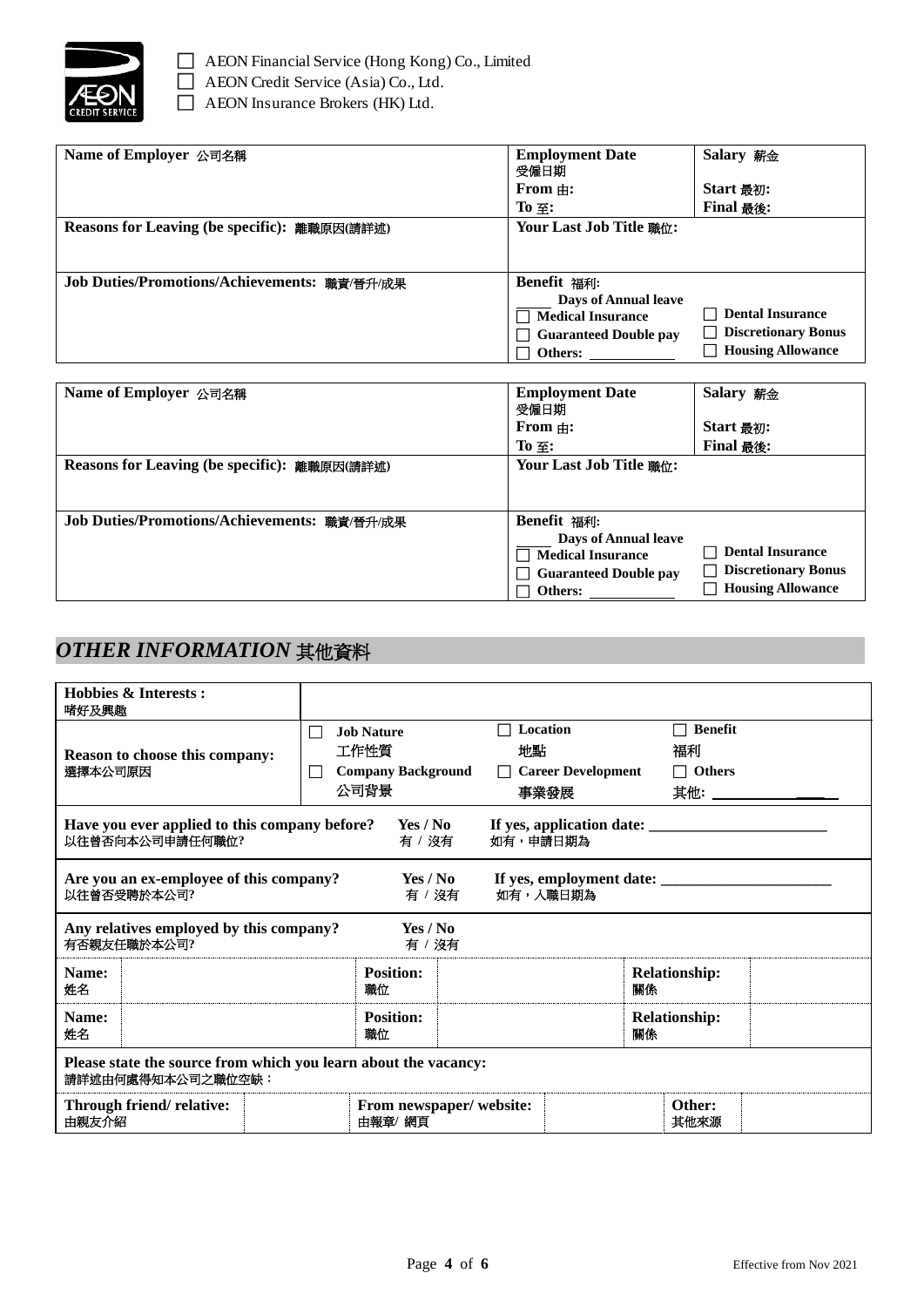

#### *DECLARATION* 聲明

| Mark with a " $\sqrt{ }$ "<br>請於適當位置填上√ 號                                                                                                                             | NO<br>ᅎ | <b>YES</b><br>是 | If yes, give particulars<br>倘若答覆為"是",請詳細說明 |
|-----------------------------------------------------------------------------------------------------------------------------------------------------------------------|---------|-----------------|--------------------------------------------|
| Have you ever been discharged from employment because of<br>poor performance or misconduct?<br>閣下是否曾因工作表現或品行欠佳被解僱?                                                    |         |                 |                                            |
| Have you ever been charged or convicted of a criminal<br>offence?<br>閣下是否曾被刑事起訴或被裁定有罪?                                                                                |         |                 |                                            |
| Have you ever petitioned for bankruptcy?<br>閣下是否曾申請破產令?                                                                                                               |         |                 |                                            |
| May enquiry be made of your present/ past employers and<br>educational institutions regarding your employment and<br>qualifications?<br>可否向過往/現在之僱主及教育機構查詢閣下之工作紀錄及資格? |         |                 |                                            |

I hereby declare that the information provided in this form is provided voluntarily and is true, correct and complete. I understand that any mis-representation or mis-statement of facts discovered after my appointment may result in instant dismissal. I agree to immediately notify the company of any change in the particulars given above.

本人茲聲明上屬所提供之資料乃自願提供及均屬真實、準確和完備。本人明白若受聘後,發現有任何虛構或捏造事實,可被即時解僱。 本人並同意若上述資料有所更改,本人會立即通知 貴公司。

I further authorize the company to check my credit record with the company and verify any of the information provided herein from any source the company may choose.

本人授權 貴公司從任何途徑查核本人的財政狀況及有關以上提供之資料。

| <b>Applicant's Signature:</b> | Date: |
|-------------------------------|-------|
| 申請人簽署:                        | 日期    |